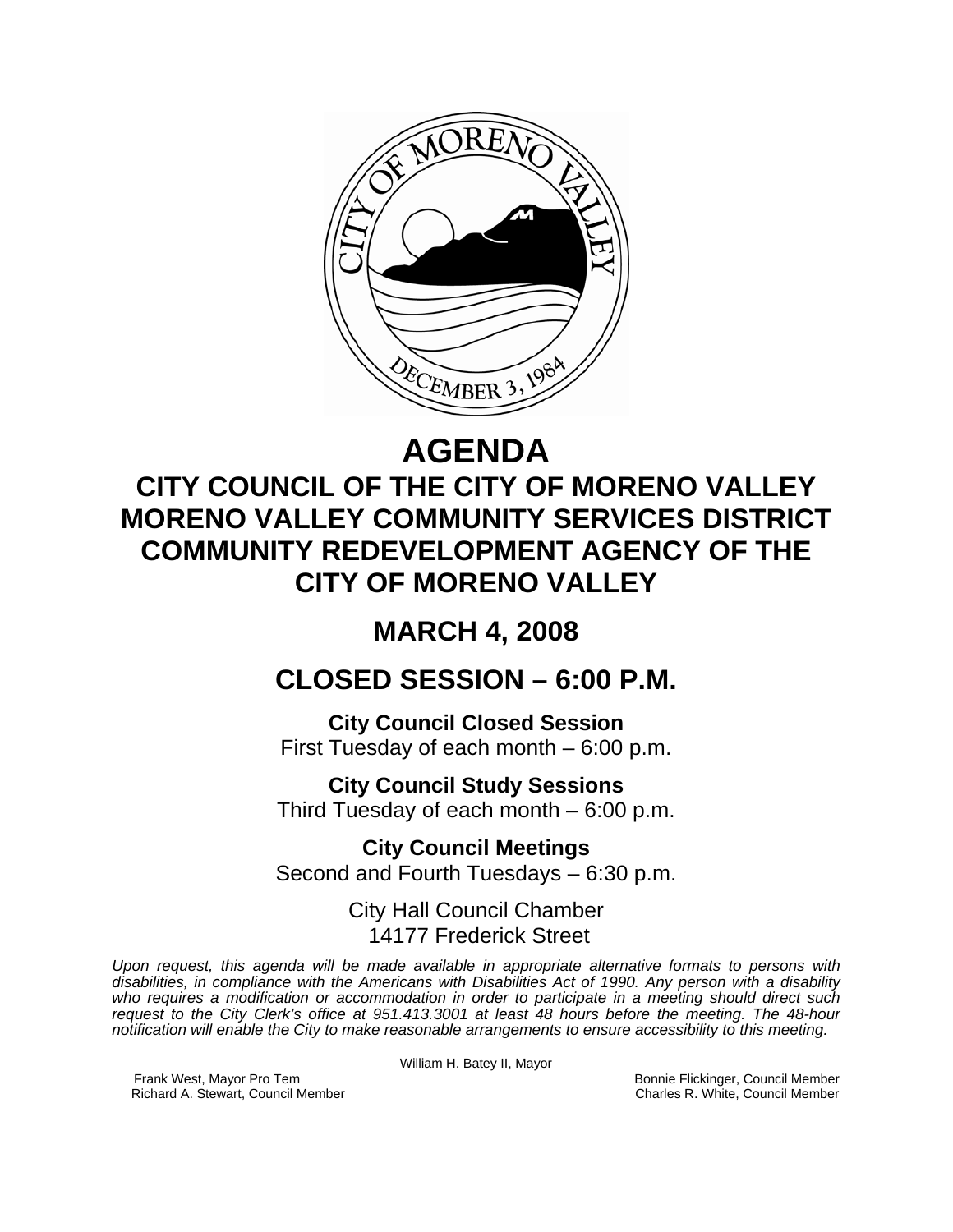#### **AGENDA MORENO VALLEY CITY COUNCIL MORENO VALLEY COMMUNITY SERVICES DISTRICT COMMUNITY REDEVELOPMENT AGENCY OF THE CITY OF MORENO VALLEY CLOSED SESSION – 6:00 P.M. MARCH 4, 2008**

#### **CALL TO ORDER**

#### **ROLL CALL**

#### **PUBLIC COMMENTS ON MATTERS UNDER THE JURISDICTION OF THE CITY COUNCIL**

There is a three-minute time limit per person. Please complete and submit a BLUE speaker slip to the City Clerk. All remarks and questions shall be addressed to the presiding officer or to the City Council and not to any individual Council member, staff member or other person.

#### **CLOSED SESSION**

A Closed Session of the City Council of the City of Moreno Valley will be held in the City Manager's Conference Room, Second Floor, City Hall. The City Council will meet in Closed Session to confer with its legal counsel regarding the following matter(s) and any additional matter(s) publicly and orally announced by the City Attorney in the Council Chamber at the time of convening the Closed Session. The Closed Session will be held pursuant to Government Code:

1) SECTION 54956.9(a) – CONFERENCE WITH LEGAL COUNSEL – EXISTING **LITIGATION** 

| a)           | Case:<br>Court:<br>Case No.: | Rados v. City of Moreno Valley, et al.<br><b>Riverside Superior Court</b><br><b>RIC 425323</b>       |
|--------------|------------------------------|------------------------------------------------------------------------------------------------------|
| b)           | Case:<br>Court:<br>Case No.: | Mireles & Beeler v. City of Moreno Valley<br><b>Riverside Superior Court</b><br><b>RIC 433878</b>    |
| $\mathsf{C}$ | Case:<br>Court:<br>Case No.: | Thompson, Ann Marie v. City of Moreno Valley<br><b>Riverside Superior Court</b><br><b>RIC 456261</b> |
| $\mathsf{d}$ | Case:<br>Court:<br>Case No.: | Ray, Danetra v. City of Moreno Valley<br><b>Riverside Superior Court</b><br><b>RIC 459427</b>        |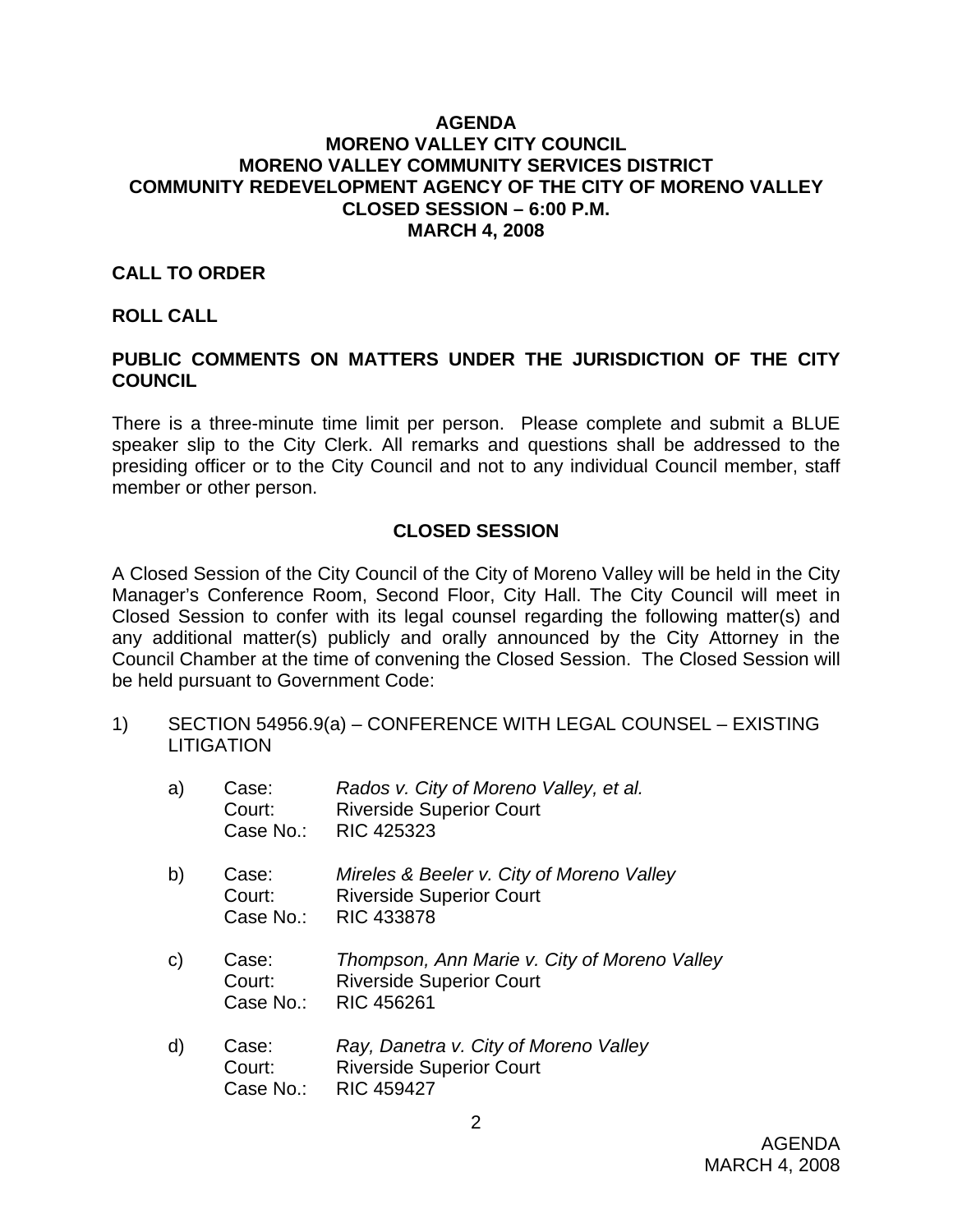- e) Case: *ENCO Utility Services Moreno Valley, LLC v. City of Moreno Valley/City of Moreno Valley v. ENCO Utility Services Moreno Valley, LLC* Court: Riverside Superior Court Case No.: RIC 478023
- f) Case: *Monaco, Vincent v. City of Moreno Valley, et al.*  Court: Riverside Superior Court Case No.: RIC 428221
- g) Case: *City of Moreno Valley, Community Redevelopment Agency of the City of Moreno Valley v. County of Riverside, et al.*  Court: San Diego Superior Court Case No.: 37-2007-00082461-CU-PT-CTL
- h) Case: *Teague & Perez v. City of Moreno Valley*  Court: Riverside Superior Court Case No.: RIC 472690
- i) Case: *Stremski, Michael v. City of Moreno Valley* Court: Riverside Superior Court Case No.: RIC 472134
- j) Case: *Fitch, Justin v. City of Moreno Valley, et al.*  Court: Riverside Superior Court & \*Court of Appeal of the State of California, Fourth Appellate District, Division Two Case No.: RIC 414978 & \*E041090
- kj) Case: *Community Asset Management v. City of Moreno Valley*  Court: Riverside Superior Court Case No.: RIC 465600
- 2) SECTION 54956.9(b)(1) CONFERENCE WITH LEGAL COUNSEL SIGNIFICANT EXPOSURE TO LITIGATION Number of Cases: 3
- 3) SECTION 54956.9(c) CONFERENCE WITH LEGAL COUNSEL INITIATION OF LITIGATION Number of Cases: 3